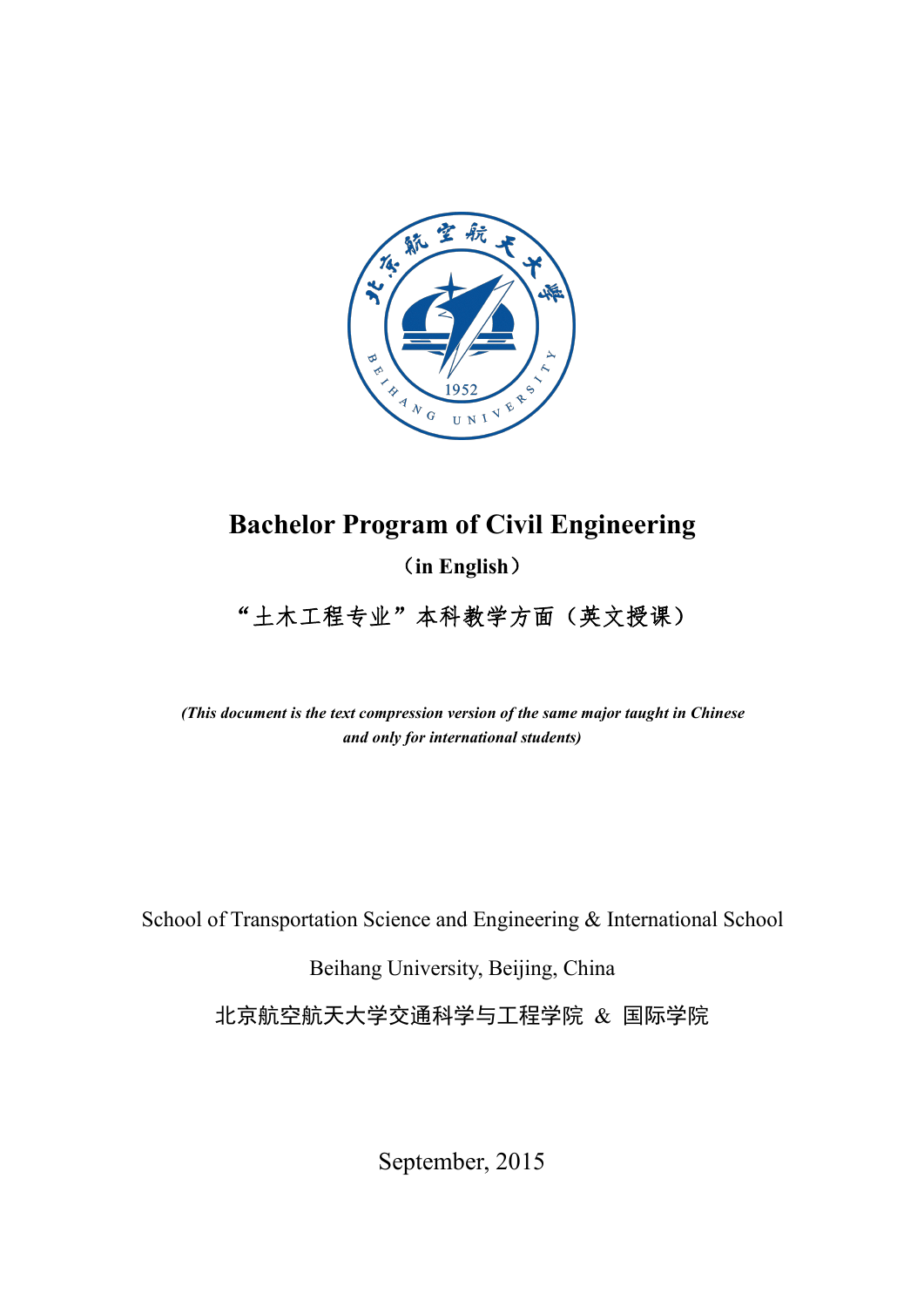## **Bachelor Program of Civil Engineering**

### 土木工程专业本科培养方案(全英文授课)

## 学院简介

#### **I. Department of Civil Engineering Introduction**

土木与机场工程系成立于 1999 年,目前承载 1 个一级学科——土木工程和 1 个二级学科——道 路与铁道工程的学科建设和人才培养,设有道路与铁道工程博士学位点和博士后流动站,土木工程 (含 6 个二级学科)和道路与铁道工程硕士学位点。依据"高起点、求特色、国际化"的办学方针, 经历十多年的发展,已形成结构工程、岩土工程、工程材料、道路与铁道工程、测绘与地理信息工 程和机场道基道面工程等学科方向成熟完备的教学与科研体系。

Established in 1999, the Department of Civil Engineering at Beihang University has one first-level disciplines (Civil Engineering), one second-level disciplines (Roadway and Railway Engineering), doctoral degree and postdoctoral research center in Roadway and Railway Engineering. Aiming at high starting point, seeking characteristics and internationalization, the Department of Civil Engineering has high-quality education and research system in structural engineering, geotechnical engineering, engineering material, roadway and railway engineering, surveying and mapping and Geographic Information Engineering, and airport pavement engineering.

土木与机场工程系有教师 23 人,其中中国工程院院士 1 人 (兼职教授),教授 8 人, 副教授 8 人,其中 973 首席科学家 1 人,"青年千人"2 人、北航"卓越百人"岗聘副教授 2 人,100%具有博 士学位,90%具有海外学习或工作经历,已经形成了一支结构合理、积极进取、创新能力强的教师 队伍。

Currently there are 23 full-time faculty members in the Department of Civil Engineering dedicated to the education of more than 200 undergraduate students and 80 graduate students. All faculty members including 8 professors, 8 associate professors and 7 lecturers, earn the PhD degree from the most prestigious universities in China and oversea. 90% of our faculty members have research experience abroad in U.S., Europe and Japan. The department also has ten adjunct professors from other top universities and research institutions across the country, including a member of Chinese Academy of Engineering, one 973 Program Chief Scientists, two 1000-plan Youth Talent Titled professors and two Beihang Zhuoyue 100 titled associated professors.

## 培养目标

### **II. Educational Objectives**

掌握土木工程学科基本原理和基本知识,在建筑结构和岩土工程等土木工程设计、施工、监理、 勘察、管理、研究等领域获得工程师基本训练、具有创新精神与实践能力的高级工程技术人才和有 工程技术基础的经营管理复合型人才。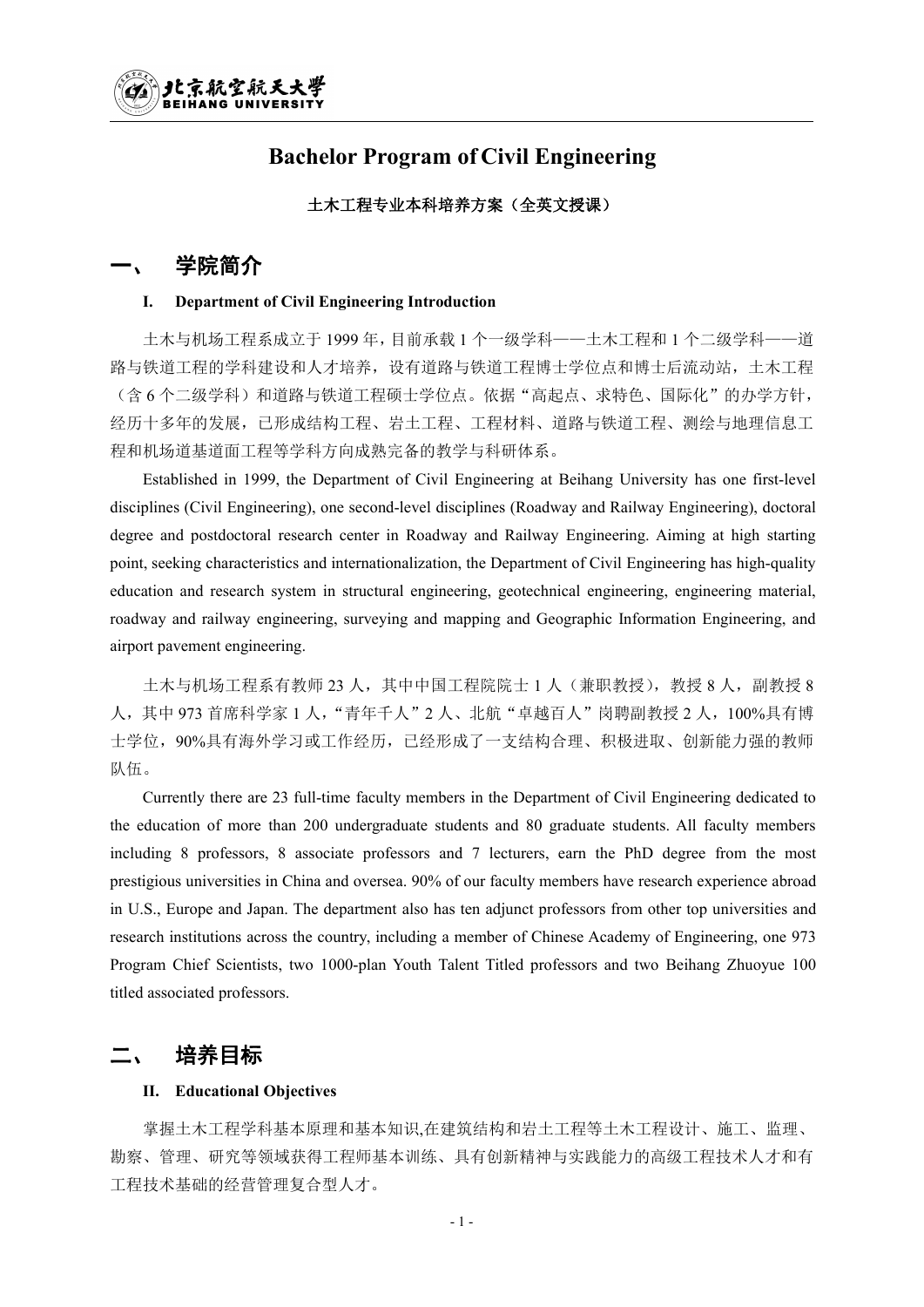

The four-year curriculum leading to the Bachelor of Engineering in Civil Engineering (BECE) aims at offering undergraduate students depth in courses considered essential for professionals in civil engineering and breadth in a wide range of technical areas through providing a variety of selective courses.

## 三、 毕业要求

### **III. Degree Requirements**

学生主要学习数学、力学、计算机、工程制图、测量、土木工程材料、施工技术、工程经济等 方面的基础理论与基础知识,受到计算机应用、工程实践能力的基本训练。本专业开设结构工程、 岩土工程、机场工程和工程管理等领域相关课程,学生可以根据自身爱好与发展需要系统地进行修 读。

Graduates need to complete courses in mathematics, mechanics, computer science, survey, engineering materials, structural mechanics and design, soils and foundations.

毕业生应获得以下几方面的知识和能力:

Graduates will have such capability upon graduation:

(1) 掌握高等数学和工程数学知识

Mastering advanced mathematics.

(2) 熟悉哲学、历史、社会学、经济学等社会科学基本知识

Understanding philosophy, history, social science, economics and management.

(3) 学习汉语

Mastering Chinese.

- (4) 掌握理论力学、材料力学、结构力学、土力学、水力学等力学原理 Mastering theoretical mechanics, mechanics of materials, structural mechanics, soil mechanics, survey, structural experiments, engineering materials, construction.
- (5) 了解建筑、规划、环境、交通、机械、设备、电气等相关专业的基本知识 Knowing basic concepts in environment, transportation, electronics and relevant law clauses.

## 四、 学制、学位

### **IV. Study Period**

学制: 四年

Study Period:4 Years, Maximum: 6 Years (not including military service time)

授予学位:工学学士

Degrees Conferred: Bachelor of Engineering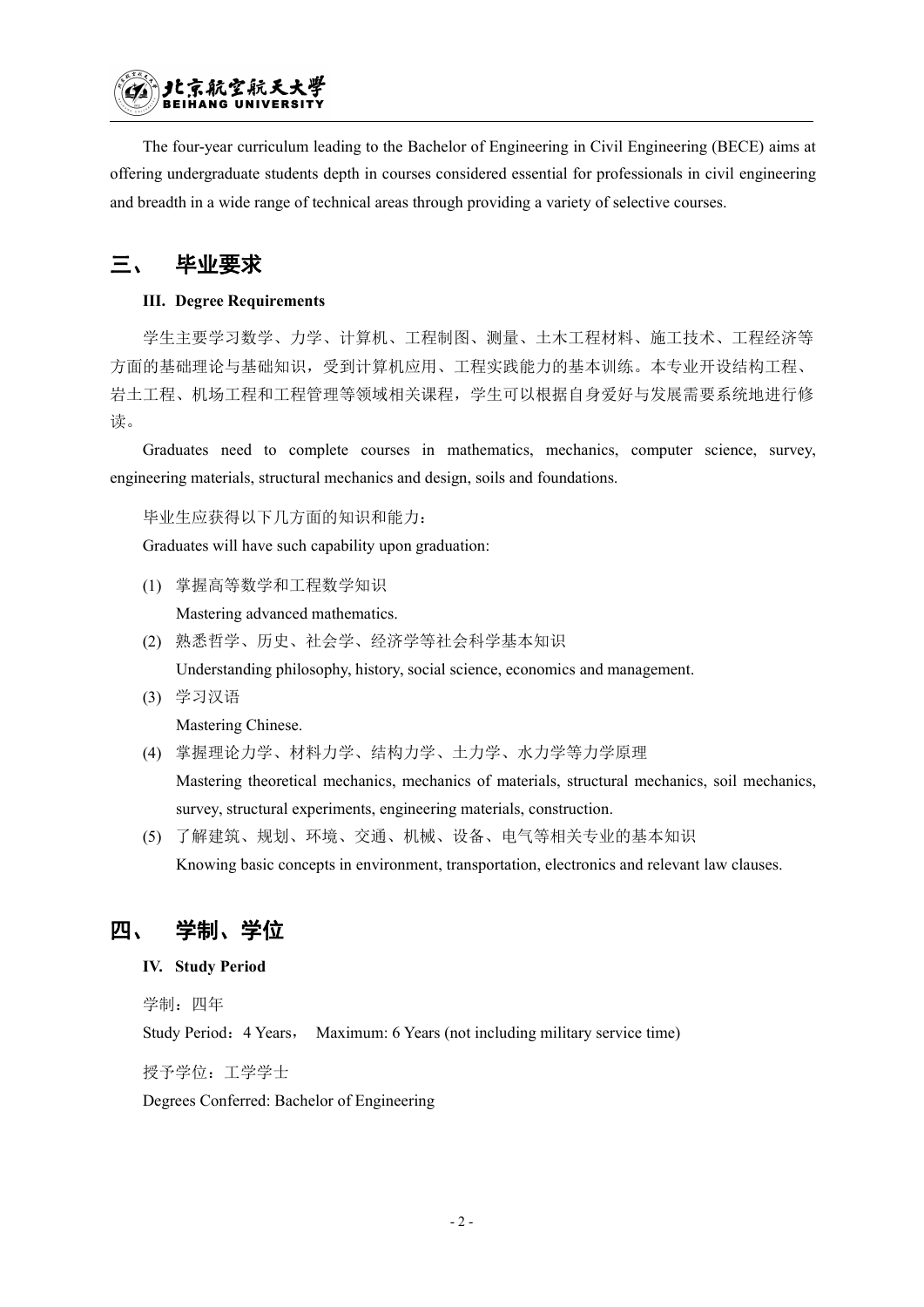## 五、 专业特色

### **V. Characteristics**

北航土木工程系致力于提供土木工程领域高质量的教学和最前沿的科研机会。在教学方面,培 养本科生和研究生具有本专业坚实的科学工程理论基础以及技术专长。在科研方面,我们的专业交 叉研究给学生提供有别于传统领域的多方位科研机会。

The Department of Civil Engineering at Beihang University is committed to offering a broad range of high-quality educational programs and state-of-the-art research opportunities within the field. Our educational programs in both undergraduate and graduate level provide students a sound foundation in the fundamentals of science and engineering coupled with proficient technical expertise in specialized fields, preparing students for leadership in the profession of civil engineering. Our interdisciplinary research activities give students a variety of opportunities to work on problems beyond traditional areas ofthe field.

六、 主干学科

- **VI. Main Disciplines**
- ◆ 力学 マングランス アクセス しんしょう かんしょう かんしょう Mechanics
- 土木工程

Civil Engineering

# 七、 课程体系

### **VII. Program Structure and Modules**

共分为三个课程模块:基础课程、语言及文化课程、通识课程和专业课程。

There are three course modules: Foundation Courses, General Education (GE) Courses and Major Courses.

## 表 1 课程体系及各课程类别的最低学分要求示意图

Table 1 The Credit Requirement (Minimum) of each Course Type for Bachelor in Civil Engineering

| 课程模块                      | Order | 课程类别                                   | 学分             |
|---------------------------|-------|----------------------------------------|----------------|
| <b>Course Module</b>      |       | <b>Course Type</b>                     | <b>Credits</b> |
|                           | А     | 数学与自然科学类                               | 30.0           |
| I 基础课程                    |       | Mathematics and Natural Sciences (MNA) |                |
| <b>Foundation Courses</b> | B     | 工程基础类                                  | 8.0            |
|                           |       | Engineering Fundamentals (EF)          |                |
| (FC)                      | С     | 语言和文化                                  | 10.0           |
|                           |       | Language and Culture (LC)              |                |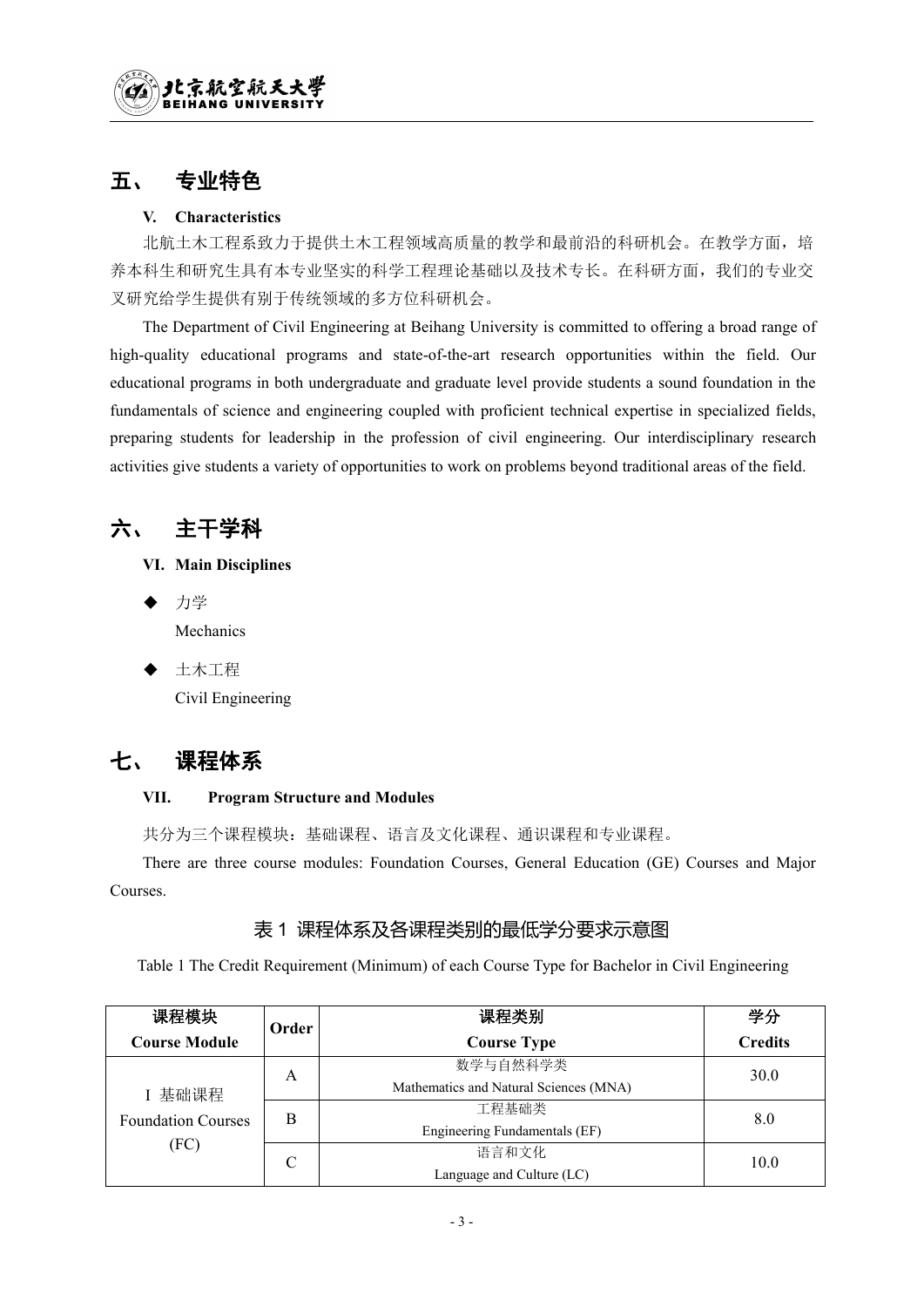

|                          |                           | 思政类                          |      |
|--------------------------|---------------------------|------------------------------|------|
|                          | $\mathbf D$               | Ideology and Politics (IP)   |      |
|                          |                           | 军理类                          |      |
|                          |                           | Military Theory (MT)         |      |
| II 通识课程                  | E                         | 体育类                          |      |
| <b>General Education</b> |                           | Physical Education (PE)      |      |
| Courses<br>(GE)          | ${\bf F}$                 | 核心通识课程                       |      |
|                          |                           | Core GE Courses (C-GE)       | 2.0  |
|                          | G                         | 一般通识                         | 2.0  |
|                          |                           | General GE Courses (G-GE)    |      |
|                          | $\boldsymbol{\mathrm{H}}$ | 博雅类                          |      |
|                          |                           | Liberal Arts (LA)            |      |
|                          |                           | 核心专业基础课                      |      |
| III 专业课程                 |                           | Core Major Course (C-MC)     |      |
|                          |                           | 一般专业课                        |      |
| Major Courses            |                           | General Major Course (G-MC)  | 59.5 |
| (MC)                     |                           | 专业实践课                        |      |
|                          | L                         | Practical Major Course (PMC) |      |

基础课程模块,主要包括数学与自然科学类(如数学、物理等)、工基础类(如机械和电子工程 训练、C 语言编程等),以及语言类。其中,《汉语》和《中国概况》是来华留学英文授课本科生的 必修课。通识课程模块,旨在培养和提高学生在人文、社科等方面的知识和修养。

Foundation Courses (FC) include Mathematics and Natural Sciences courses (Mathematics, Physics, etc.), Engineering Fundamentals courses (Mechanism, Electronics Engineering, C language, etc.). Language courses include Chinese courses for oversea student studied in China. General Education courses are courses to improve knowledge and cultivation in humanities and social sciences.

博雅类主要含暑期学校和社会实践。

Liberal Arts (LA) mainly include summer school course and social practice course.

专业课程模块,分为专业基础课程、实践课程(含毕业设计)、专业核心课程以及一般专业选修 课程。学生可根据个人的兴趣及发展方向,在学业指导老师的指导下学习。

Major courses are divided into Fundamental Major Course, Major-oriented Course, General Major Courses and Practical Major Courses (including Graduation Project). The students can select based on their own interest and direction under the guidance of school academic advisors.

## 八、 毕业最低学分

### **VIII. Minimum Required for Graduation**

毕业最低学分要求:在满足各课程类别最低学分的要求下,总学分不低于 125 学分。

Minimum Required for Graduation=125 credits, and meet the credit requirement of each Course Type at the same time.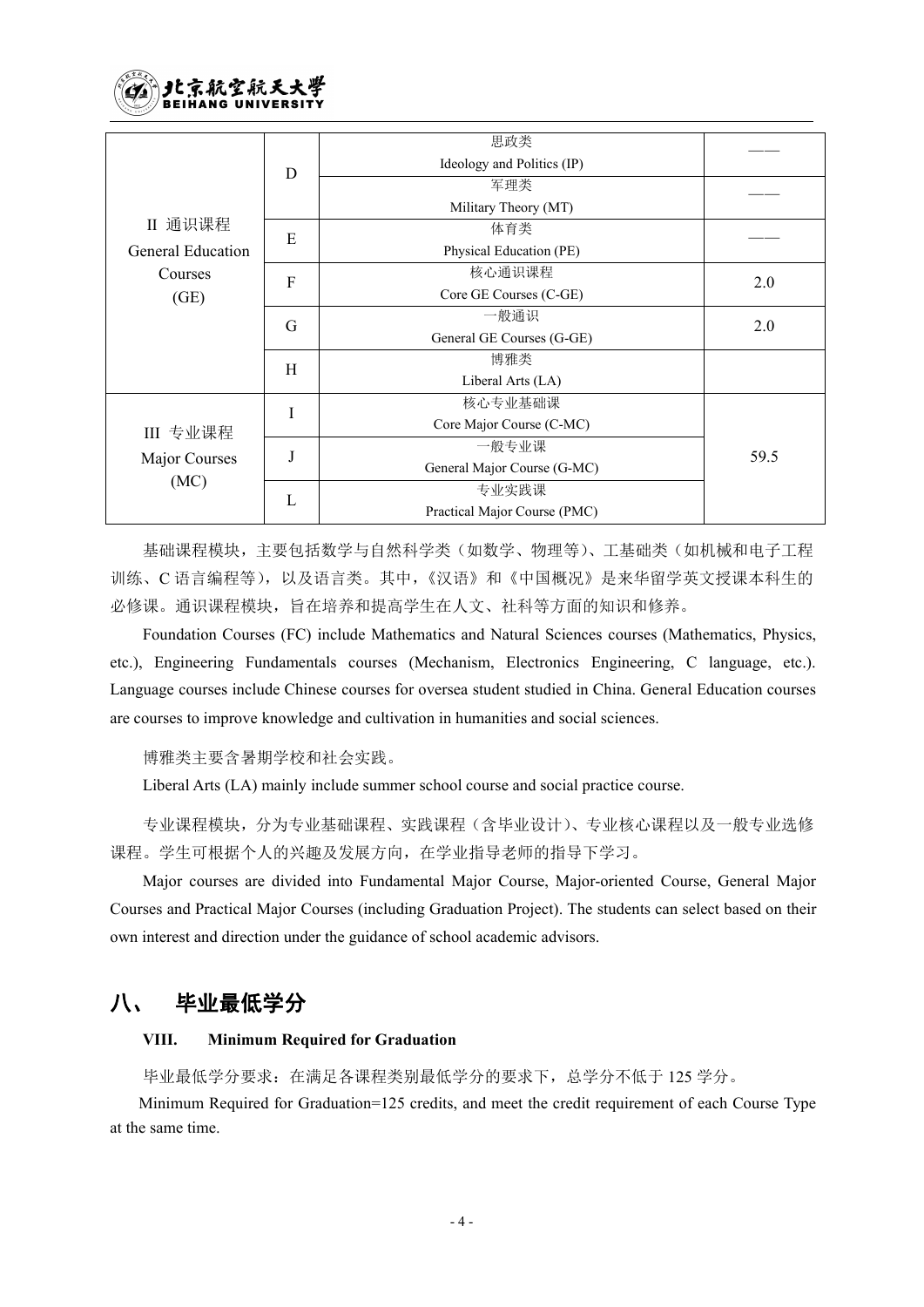

# 九、 教学进程计划

## **IX. Education Curriculum**:

#### the 1 st Semester

| Code       | <b>Title</b>                                              | <b>Hours</b> | <b>Credits</b> | <b>Note</b> | <b>Type</b> | <b>Evaluation</b> |
|------------|-----------------------------------------------------------|--------------|----------------|-------------|-------------|-------------------|
| A09A101I   | 工科高等数学(1)<br>Advanced Mathematics for Engineering (1)     | 90           | 6.0            | Compulsory  | <b>MNA</b>  | Examination       |
| B25D111I   | 中国概况<br>Introduction to China                             | 32           | 2.0            | Compulsory  | LC          | Examination       |
| B1C251131L | 汉语(1)<br>Chinese $(1)$                                    | 64           | 4.0            | Compulsory  | LC          | Examination       |
| C05D101I   | 航空航天概论B<br>Introduction to Aeronautics and Astronautics B | 32           | 2.0            | Compulsory  | $C-GE$      | Examination       |
| C06D101I   | 大学计算机基础<br>University Computer Foundation                 | 44           | 2.0            | Compulsory  | $G-GE$      | Examination       |
| C32D101I   | 工程认识<br>Engineering Experience and Cognition              | 20           | 0.5            | Compulsory  | EF          | Test              |
| E13D151I   | 土木工程概论<br>Introduction to Civil Engineering               | 16           | 1.0            | Compulsory  | <b>MOC</b>  | Examination       |
|            | 学期学分小计 Semester Credits                                   |              | 17.5           |             |             |                   |

#### the 2 nd Semester

| Code                               | <b>Title</b>                                        | <b>Hours</b> | <b>Credits</b> | <b>Note</b> | <b>Type</b> | <b>Evaluation</b> |
|------------------------------------|-----------------------------------------------------|--------------|----------------|-------------|-------------|-------------------|
| A09A102I                           | 工科高等数学(2)<br>Advanced Algebra for Engineering (2)   | 86           | 5.0            | Compulsory  | <b>MNA</b>  | Examination       |
| A09A103I                           | 工科高等代数<br>Advanced Algebra                          | 80           | 5.0            | Compulsory  | <b>MNA</b>  | Examination       |
| A19A101I                           | 工科大学物理(1)<br>University Physics for Engineering (1) | 64           | 4.0            | Compulsory  | <b>MNA</b>  | Examination       |
| B1C251141L                         | 汉语(2)<br>Chinese $(2)$                              | 64           | 4.0            | Compulsory  | LC          | Examination       |
| C <sub>25</sub> D <sub>121</sub> I | C 语言程序设计与实践<br>C Programming Language               | 48           | 2.5            | Compulsory  | EF          | Examination       |
| G13D302I                           | 认识实习<br><b>Basic Practice</b>                       | 40           | 1.0            | Compulsory  | <b>PMC</b>  | Examination       |
|                                    | 学期学分小计 Semester Credits                             |              | 21.5           |             |             |                   |

#### the 3 rd Semester

| Code     | <b>Title</b>                                        | <b>Hours</b> | <b>Credits</b> | <b>Note</b> | <b>Type</b> | <b>Evaluation</b> |
|----------|-----------------------------------------------------|--------------|----------------|-------------|-------------|-------------------|
| A09B204I | 概率统计 A<br>Probability Statistics A                  | 48           | 3.0            | Compulsory  | <b>MNA</b>  | Examination       |
| A19A202I | 工科大学物理(2)<br>University Physics for Engineering (2) | 64           | 4.0            | Compulsory  | <b>MNA</b>  | Examination       |
| A19A103I | 基础物理实验 B(1)<br>Fundamental Physics Experiments B(1) | 28           | 1.5            | Compulsory  | <b>MNA</b>  | Examination       |
| E07B211I | 工程材料<br>The Science of Engineering Materials        | 34           | 2.0            | Compulsory  | <b>FMC</b>  | Examination       |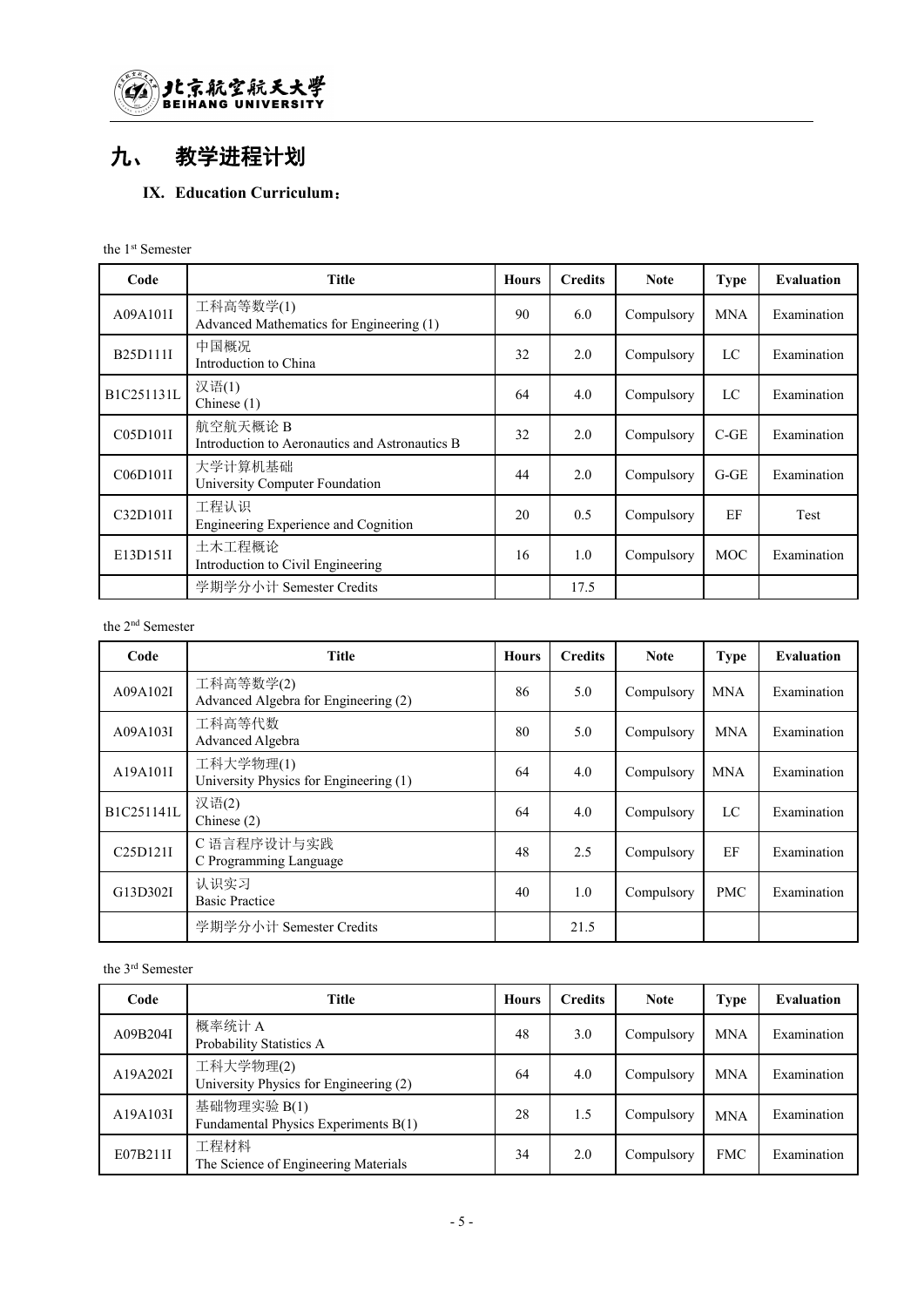

| Code     | Title                                                   | <b>Hours</b> | <b>Credits</b> | <b>Note</b> | <b>Type</b> | Evaluation  |
|----------|---------------------------------------------------------|--------------|----------------|-------------|-------------|-------------|
| E05B201I | 理论力学 A(1)<br>The Principles of Automatic Control $A(1)$ | 64           | 4.0            | Compulsory  | <b>FMC</b>  | Examination |
| G32A201I | 机械工程技术训练 A<br>Mechanical Technology Practice A          | 140          | 3.5            | Compulsory  | EF          | Test        |
|          | 学期学分小计<br><b>Semester Credits</b>                       |              | 20.0           |             |             |             |

the 4 th Semester

| Code      | Title                                                 | <b>Hours</b> | <b>Credits</b> | <b>Note</b> | <b>Type</b> | <b>Evaluation</b> |
|-----------|-------------------------------------------------------|--------------|----------------|-------------|-------------|-------------------|
| A19A104I  | 基础物理实验 B(2)<br>Fundamental Physics Experiments B(2)   | 24           | 1.5            | Compulsory  | <b>MNA</b>  | Examination       |
| E05B204I  | 材料力学 A<br>Mechanics of Materials A                    | 80           | 5.0            | Compulsory  | <b>FMC</b>  | Examination       |
| E05B202I  | 理论力学 A(2)<br>The Principles of Automatic Control A(2) | 26           | 1.5            | Compulsory  | <b>FMC</b>  | Examination       |
| G32A204I  | 电子工程技术训练<br><b>Electronic Technology Practice</b>     | 120          | 1.5            | Compulsory  | EF          | Examination       |
| E13C261I  | 测量学<br>Surveying                                      | 40           | 2.5            | Compulsory  | <b>MOC</b>  | Examination       |
| G13C369 I | 测量实习<br><b>Surveying Practice</b>                     | 80           | 2.0            | Compulsory  | <b>MOC</b>  | Examination       |
|           | 学期学分小计<br>Semester Credits                            |              | 14.0           |             |             |                   |

the 5 th Semester

| Code      | <b>Title</b>                                                  | <b>Hours</b> | <b>Credits</b> | <b>Note</b> | <b>Type</b> | <b>Evaluation</b> |
|-----------|---------------------------------------------------------------|--------------|----------------|-------------|-------------|-------------------|
| E13C272I  | 结构力学 (II)<br>Structural Mechanics (II)                        | 48           | 3.0            | Compulsory  | <b>FMC</b>  | Examination       |
| E13C361I  | 混凝土结构设计原理<br>Design Principles of Structural Concrete Members | 48           | 3.0            | Compulsory  | <b>FMC</b>  | Examination       |
| G13C362I  | 课程设计(混凝土楼盖)<br>Course Design                                  | 60           | 1.5            | Compulsory  | <b>FMC</b>  | Test              |
| E13C372I  | 土力学<br>Soil Mechanics                                         | 32           | 2.0            | Compulsory  | <b>FMC</b>  | Examination       |
| B3J050701 | 振动力学基础<br><b>Vibration Mechanics</b>                          | 32           | 2.0            | Compulsory  | <b>MOC</b>  | Examination       |
|           | 学期学分小计<br><b>Semester Credits</b>                             |              | 11.5           |             |             |                   |

the 6 th Semester

| Code     | Title                                       | <b>Hours</b> | <b>Credits</b> | <b>Note</b> | <b>Type</b> | <b>Evaluation</b> |
|----------|---------------------------------------------|--------------|----------------|-------------|-------------|-------------------|
| E13C363I | 钢结构设计原理<br>Basis of Steel Structural Design | 40           | 2.5            | Compulsory  | <b>FMC</b>  | Examination       |
| G13C365I | 课程设计(钢结构设计)<br>Course Design                | 40           | 1.0            | Compulsory  | <b>FMC</b>  | Examination       |
| G13C363I | 课程设计(单层厂房)<br>Course Design                 | 60           | 1.5            | Compulsory  | <b>FMC</b>  | Test              |
| Code     | Title                                       | <b>Hours</b> | <b>Credits</b> | <b>Note</b> | <b>Type</b> | <b>Evaluation</b> |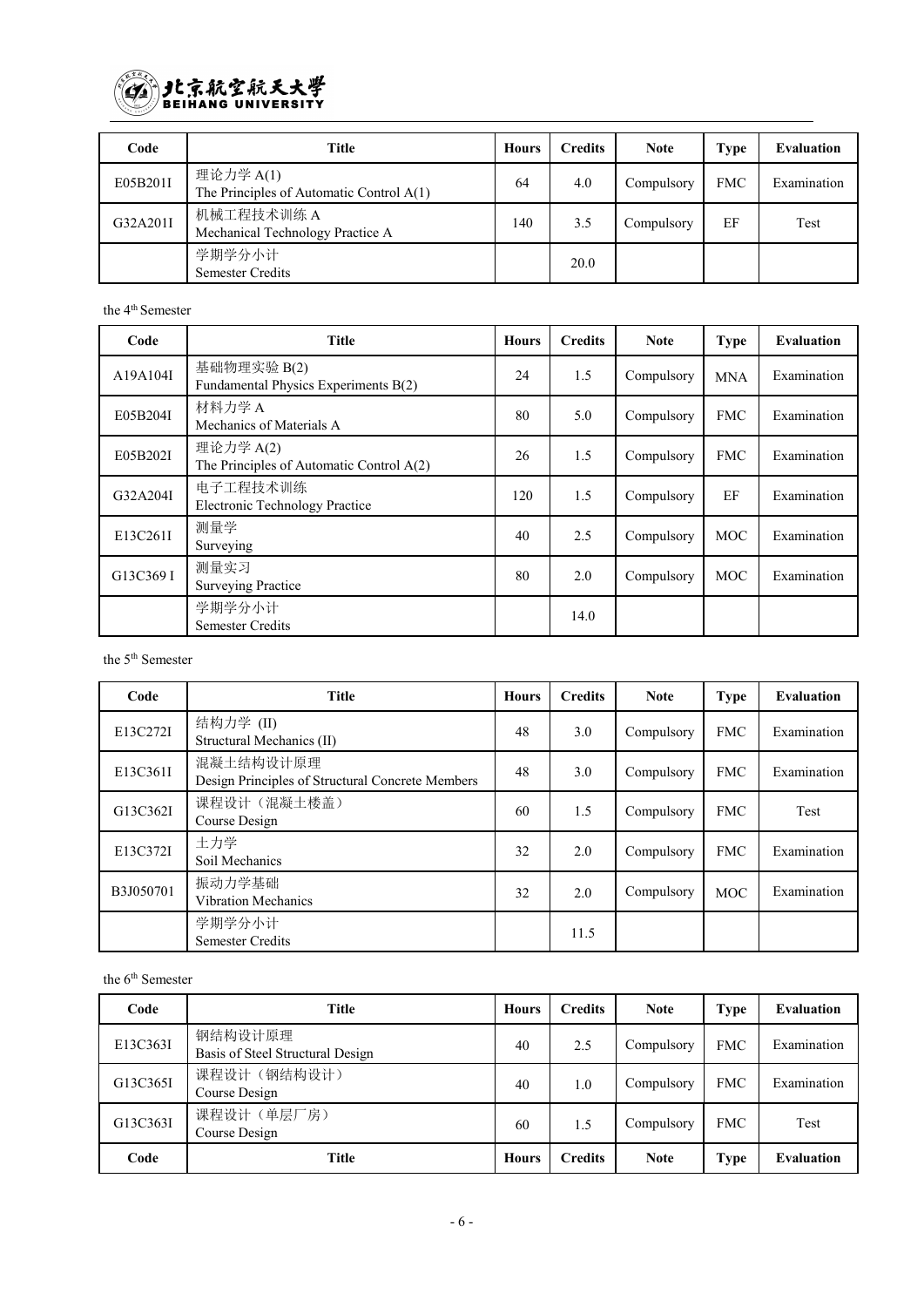

| E13C362I  | 混凝土结构与砌体结构设计<br>Design of Reinforced Concrete Structure and<br>Masonry Structure | 32  | 2.0  | Compulsory | <b>FMC</b> | Examination |
|-----------|----------------------------------------------------------------------------------|-----|------|------------|------------|-------------|
| G13D301I  | 生产实习<br>Practical Intern                                                         | 200 | 3.0  | Compulsory | <b>PMC</b> | Examination |
| B3J050611 | 结构分析中的有限元法—偏理论<br>Finite Element Method - Theory                                 | 32  | 2.0  | Compulsory | <b>MOC</b> | Examination |
| B3J050691 | 有限元法在结构分析中的应用—偏应用<br>Finite Element Method - Application                         | 32  | 2.0  | Compulsory | <b>MOC</b> | Examination |
|           | 学期学分小计<br><b>Semester Credits</b>                                                |     | 14.0 |            |            |             |

the 7 th Semester

| Code      | <b>Title</b>                      | Hours | <b>Credits</b> | <b>Note</b> | <b>Type</b> | <b>Evaluation</b> |
|-----------|-----------------------------------|-------|----------------|-------------|-------------|-------------------|
| E13C366I  | 基础工程<br>Foundation Engineering    | 24    | 1.5            | Compulsory  | <b>FMC</b>  | Examination       |
| G13C366I  | 课程设计(基础工程)<br>Course Design       | 20    | 0.5            | Compulsory  | <b>PMC</b>  | Test              |
| B3I050511 | 弹性力学<br>Mechanics of Elasticity   | 32    | 2.0            | Compulsory  | <b>MOC</b>  | Examination       |
| F13D466I  | 木结构<br><b>Timber Structures</b>   | 16    | 1.0            | Compulsory  | <b>MOC</b>  | Examination       |
|           | 学期学分小计<br><b>Semester Credits</b> |       | 5.0            |             |             |                   |

the 8<sup>th</sup> Semester 8

| Code      | <b>Title</b>                     | Hours       | <b>Credits</b> | <b>Note</b> | Type       | Evaluation |
|-----------|----------------------------------|-------------|----------------|-------------|------------|------------|
| G13D4010I | 毕业设计<br><b>Graduation Thesis</b> | 16<br>weeks | 8.0            | Compulsory  | <b>PMC</b> | Test       |

## 备注

## **(1)** 只列出各学期必修课程目录

Only compulsory courses are listed

## (2) 课程类别的相关说明

Explanation of course type:

| Mathematics and Natural Sciences (MNA) |
|----------------------------------------|
| Engineering Fundamentals (EF)          |
| Language and Culture (LC)              |
| Core GE Courses (C-GE)                 |
| General GE Courses (G-GE)              |
| Core Major Courses (C-MC)              |
| General Major Course (G-MC)            |
| Practical Major Course (PMC)           |
|                                        |